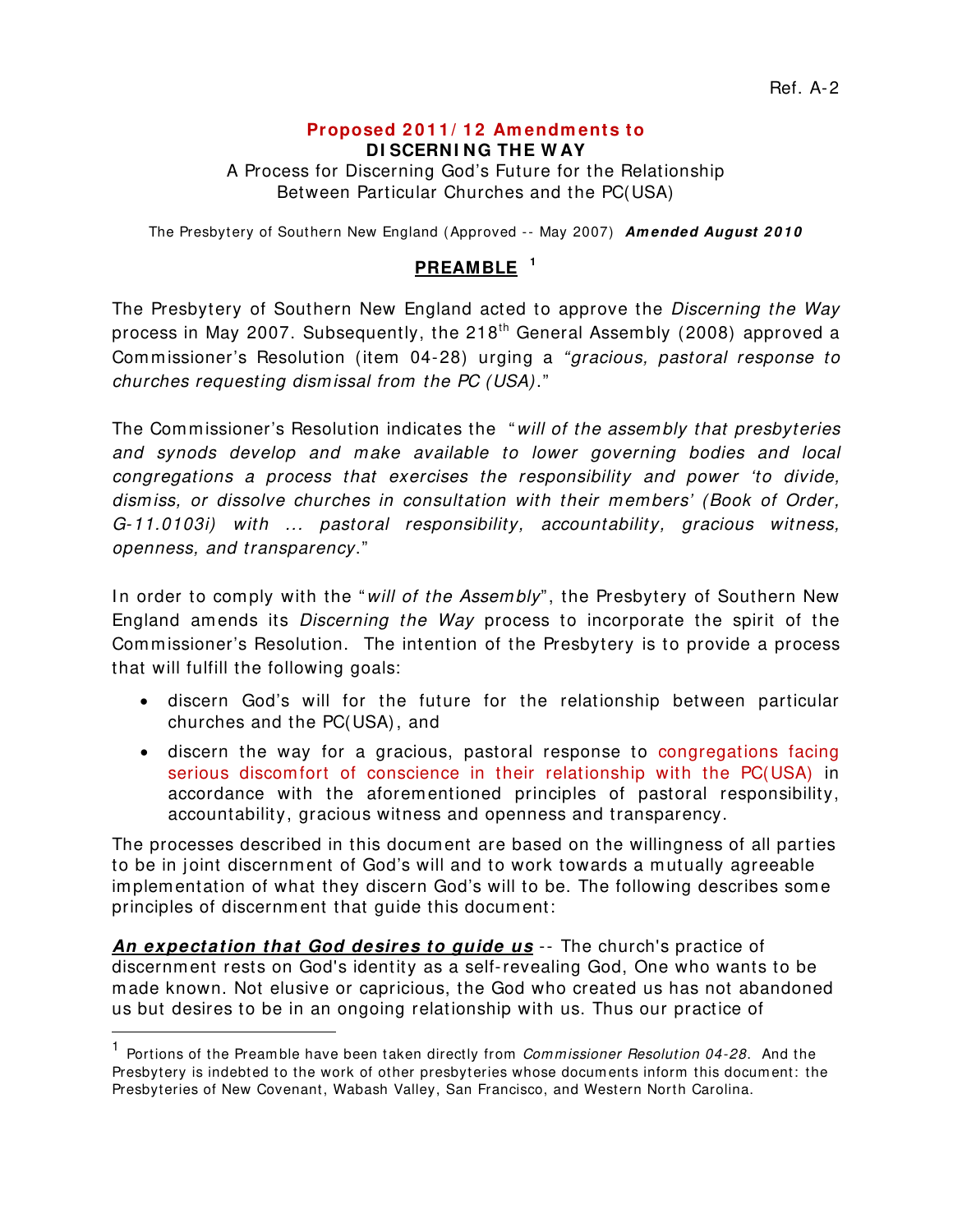discernment is rooted in a belief in the Triune God who is present with us and will reveal what is needed for the church to be faithful. Therefore openness in prayer at all gatherings is essential.

**A w illingness to listen** --A basic capacity required for discernm ent is a willingness to listen, a readiness to be open to the inner and outer promptings of God's Spirit and to be open to the ways God speaks to us through others. I n fact, we benefit greatly from the listening hearts of others, especially those with whom we may disagree, for they help us accurately to hear God.

**A response of obedience** -- Because discernment is where prayer and action meet, it is necessary for those who listen to God to respond with obedience. After a group has done its best to discern God's way and has received a shared sense of God's leading, it is essential to test that discernment in the context of the larger Christian community. Only then can it move forward in faithfulness and with confidence. Even though the entire way may not be clear, the group can move toward the future, trusting that God will make further revelations or corrections as needed. When a group finds itself divided and still unsure how God is leading, it is important not to move ahead but to wait for further guidance. More prayer and listening, both to each other and the larger community of faith, are required.

#### **Adapted from "***DI SCERNMENT: A RI VER RUNS THROUGH I T Flowing with the Current of the Spirit in Church Meetings"* **By Marlene Kropf, Congregational and Ministerial Leadership Mennonite Church U.S.A.**

Mutual discernment requires a high level of trust, communication and openness. I t is expected that in all phases of this process the parties shall abide by the following:

- Give a gracious witness that honors and glorifies Jesus Christ.
- The congregation and the Presbytery (including clergy, officers, and team members) are open, transparent and honest in all their dealings with each other.
- The congregation and the Presbytery (including clergy, officers, and team members) provide all requested information and documents to each other on a timely basis.
- The congregation's clergy and officers are willing to protect the rights of the officers and members in the congregation who desire that the congregation remain part of the PC(USA), or who desire to remain congregants of another PC (USA) church.
- The Presbytery (including clergy, officers, and team members) is willing to protect the rights of officers and members of congregations as they discern whether they will rem ain part of the PC (USA), seek new forms of ecclesial belonging within the PC(USA), or seek dismissal to another Reformed body.
- The congregation and the Presbytery (including clergy, officers, and team members) refrain from any unauthorized, unilateral changes in the way their assets are held or managed and do not initiate civil or ecclesiastical legal proceedings against the other party.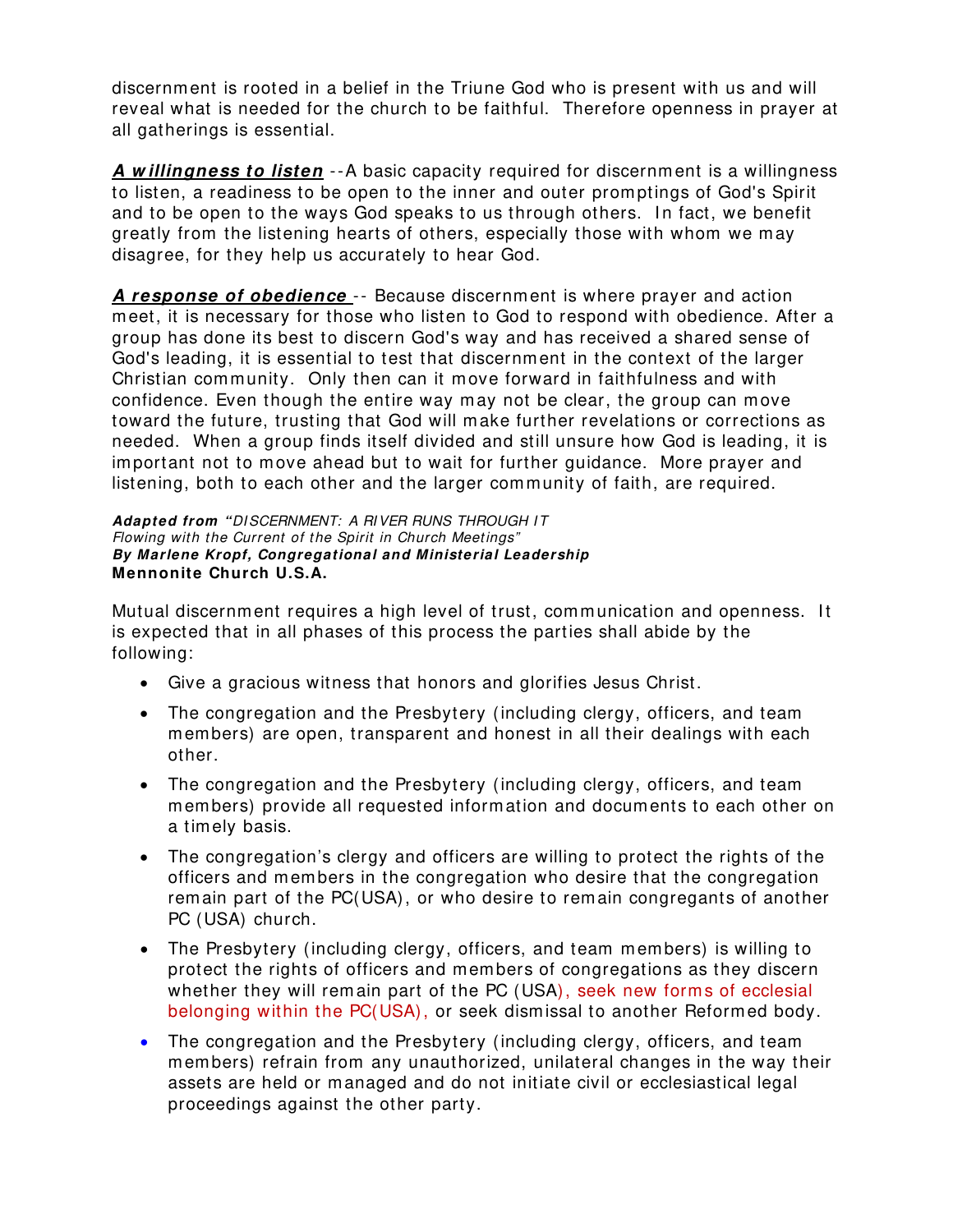• Be consistent with the mission & vision of the Presbytery.

If at any time any of the Presbytery's Teams determines that the above expectations are not being met by themselves or others a report shall immediately be made to the congregation and the Presbytery Council. The Council m ay then initiate appropriate measures in the manner and with the authorities described in the Book of Order (G-9.0503).

#### **THE OUTLI NE OF THE PROCESS**

Mutual respect and deep conversation and prayer form the basis for three teams in the discerning work of the congregation and the Presbytery: the **Listening Team** , the **Review Team** and the **I m plem entation Team** . The Presbytery will also form a **Mission Strategy Team** for its own purposes of discernment.

#### **LI STENI NG STEP**

When the leadership of the Presbytery becomes aware, either through formal congregational action, communication from the session, or through informal contacts with congregational leaders or members, that a congregation or its leadership are seriously questioning their continued relationship with the PC(USA), the Council or Executive Presbyter will offer a pastoral visit by a **Listening Team .**  Team members and their leaders will be appointed by the Moderator with the advice and consent of the Council.

The purpose of this team is to engage the session and congregation in mutual listening: a listening to the concerns of the leaders and congregation and to ask them to listen to the team as they respond from the PC(USA) perspective to the issues that are raised. All this is to be done to mutually discern God's leading for the relationship. The **Listening Team** will share with the leaders and members of the congregation the process outlined in this document, titled, "Discerning the Way," and, if appropriate, seek to create an informal covenant between all parties to abide by this process or something sim ilar jointly agreed upon.

Normally, this listening will be a time of prayer and conversation aimed at understanding the concerns of the congregation and the Presbytery and identifying steps toward how the congregation may or may not remain in communion with the PC(USA) including an explanation of various existing or potential ecclesial orders or relationships within the PC(USA) or with other Reformed bodies. Team size will be dictated by the anticipated scope of effort, e.g., meeting with several small groups will require a bigger team than meeting with a session only. If, during the initial visits, the team determines that progress can be made toward reconciliation through continued dialogue, the team will make recommendations to the Presbytery Council for conducting this continued dialogue. If this team effort leads to resolution of the situation, no further action is required and to God be the glory!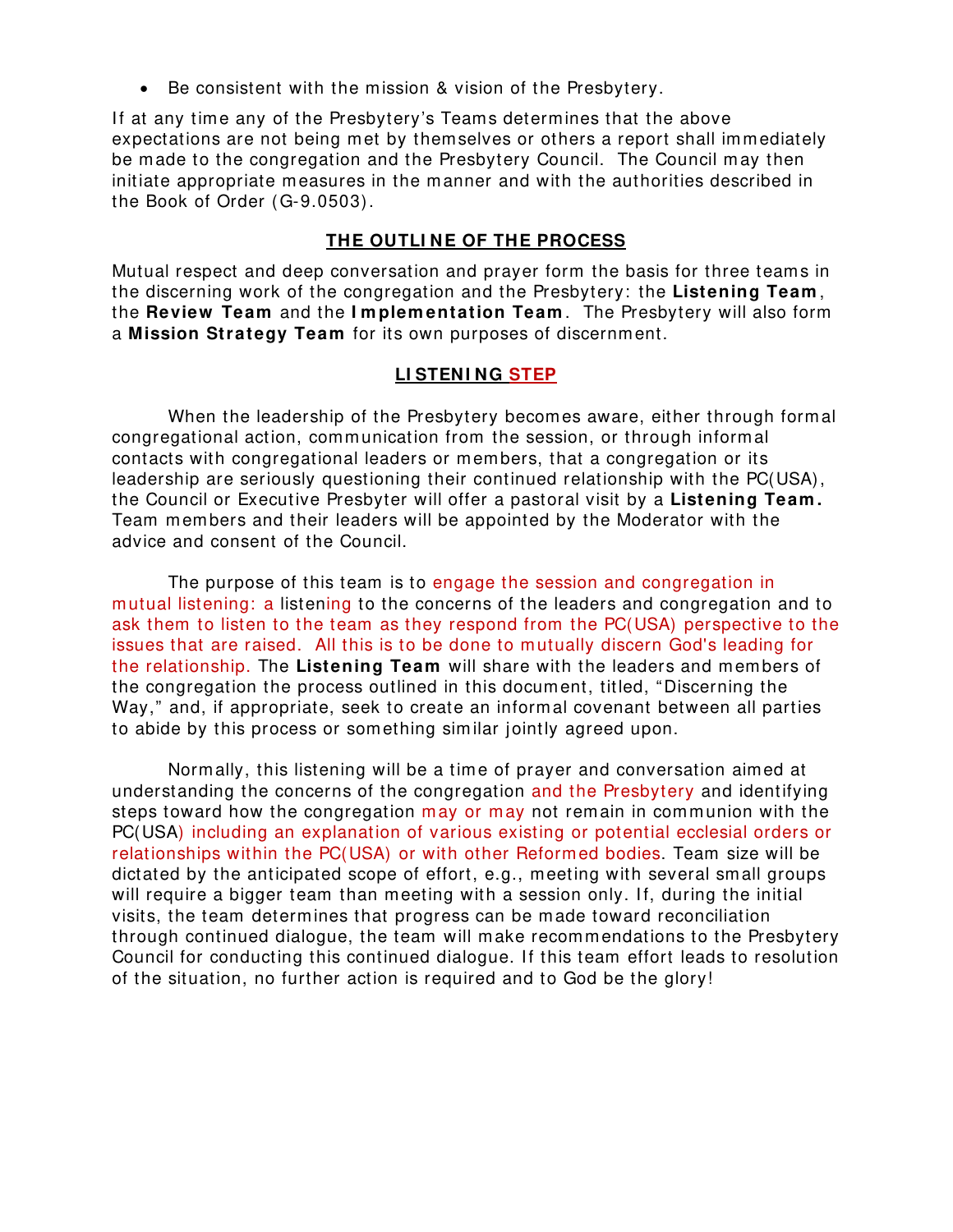#### **REVI EW STEP**

If through mutual conversation there continue to be serious questions about the congregation's place in the PC(USA), or at the request of the session and the listening team , the Moderator of the Presbytery with the advice and consent of the Presbytery Council will appoint a Review Team to further the discernment process. The basic objective of the Review Team will be to mutually engage the congregation, its leaders, and the Review Team in a prayerful discernment process seeking a mutual understanding of what God may will for the relationship between the congregation and the PC(USA). It is the intent of this process that all parties will seek an amicable and equitable agreement about how the congregation may either remain in the PC(USA), including new forms of ecclesial orders or relationships within the PC(USA) or with other Reformed bodies, or be dism issed. The following steps are expected to be a part of that process:

- $\triangleright$  To study and assess the situation in the congregation;
- $\triangleright$  To engage in discussion to clarify issues of concern of both the congregation and the Presbytery, with particular attention to the following:
	- **The guidance of Holy Scripture and the Holy Spirit;**
	- The call of God to church unity;
	- The value of being a PC(USA) congregation;
	- Mutual clarity of the beliefs, practices, and theology of the PC(USA);
	- **Constitutional processes;**
	- The existence of or potential for new ecclesial orders or relationships within the PC(USA) or with other Reformed bodies;
	- The exercise of mutual discernment disciplines; and
	- The extent of disaffection with the PC(USA) in the congregation.
- $\triangleright$  To recommend the next appropriate actions mutually discerned and developed by the Review Team and the congregation.

The Review Team shall consist of 3-7 members, balanced as evenly as may be practicable, given its number, between Ministers of Word and Sacrament and elders/ deacons, representing various theological perspectives of the Presbytery as best as possible. It shall make regular updates to the Council, and a full report to the Presbytery Council upon the completion of its work, and its recommendations shall require action by the Presbytery. The decision to appoint this team will be communicated by the Presbytery to the session and all members of the congregation immediately. Such communication shall set forth the rationale for the appointment of the Review Team and the expected steps to be taken and the time frame for those steps.

If the Presbytery Council learns that action by the session or congregation has resulted in an irregularity or delinquency (G. 9.0408), the **Review Team** may be granted all the powers of an Administrative Review Team under G-9.0409. Prior to the granting of such powers, the Presbytery shall promptly advise the session of the alleged irregularity/ or delinquency and the session shall have a 15 day period to answer or correct such allegations. The **Review Team** will not in any case,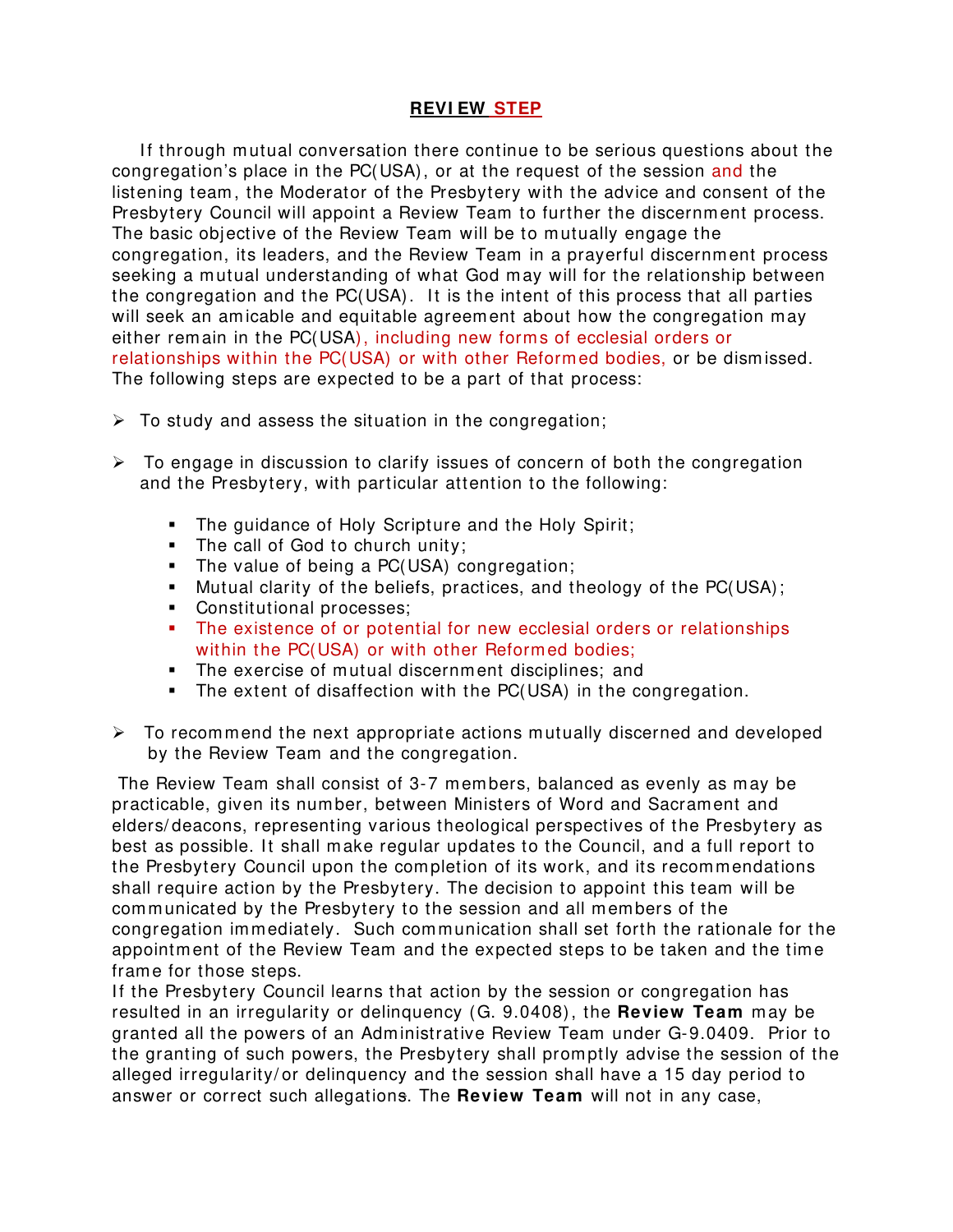however, be an Administrative Comm ission, and will not have power to negotiate settlement matters on behalf of the Presbytery. The **Review Team** , however, may be given certain constitutional authority by the Council or Presbytery as it seeks to study and assess the situation in the congregation regarding the alleged irregularity or delinquency:

- to request records of the session (G-11.0103x) (G-9.0409);
- to look at whatever records may be relevant (e.g., how money is held, title to property, insurance documents, mortgages or other loan documents, corporate officers, corporate articles, bylaws, deeds, charters – especially recent changes in any of these); and
- to give directives (G-9.0410) on behalf of the Presbytery to correct the irregularity or delinquency.

# **Mission Strategy STEP**

Concurrent with the appointment and work of the Review Team, the Council shall appoint a team of persons from the Presbytery, and most especially from the PC(USA) congregations in close proxim ity to the congregation, for the purpose of reviewing the mission strategy of the Presbytery in the geography currently served by the congregation (G-11.0103a). This team will be known as the **Mission Strategy Team**. Particular attention will be given to the question of what the continuing mission and ministry presence of the PC(USA) should be and how it might be funded in the event the congregation is dism issed to another Reformed body, or becomes a part of a new ecclesial order or relationship within the PC(USA) or with another Reformed body. Attention will be given to define specific m ission initiatives or challenges that could be undertaken in the future by the Presbytery. The Mission Strategy Team will regularly report to the Council and may collaborate and share information with the Review Team. The Mission Strategy Team will seek to have its work completed by the time the Review Team makes its full report to the Council.

## **I MPLEMENTATI ON STEP**

Ultimately, if through the mutual discernment process the Holy Spirit does not bring to light a way for the congregation and the Presbytery to continue to serve God together through the current relationship in the PC(USA), and the findings of the **Review Team** so warrant, the Moderator of the Presbytery will nominate and the Presbytery will elect an appropriate group to implement the actions approved by the Presbytery in accordance with provisions in the Book of Order. The duties and authorities delegated to this group will be tailored to address the specific situation of the congregation. The **I m plem enting Team** shall keep the Presbytery informed of actions taken, and shall make recommendations directly to Presbytery for any actions that require Presbytery approval.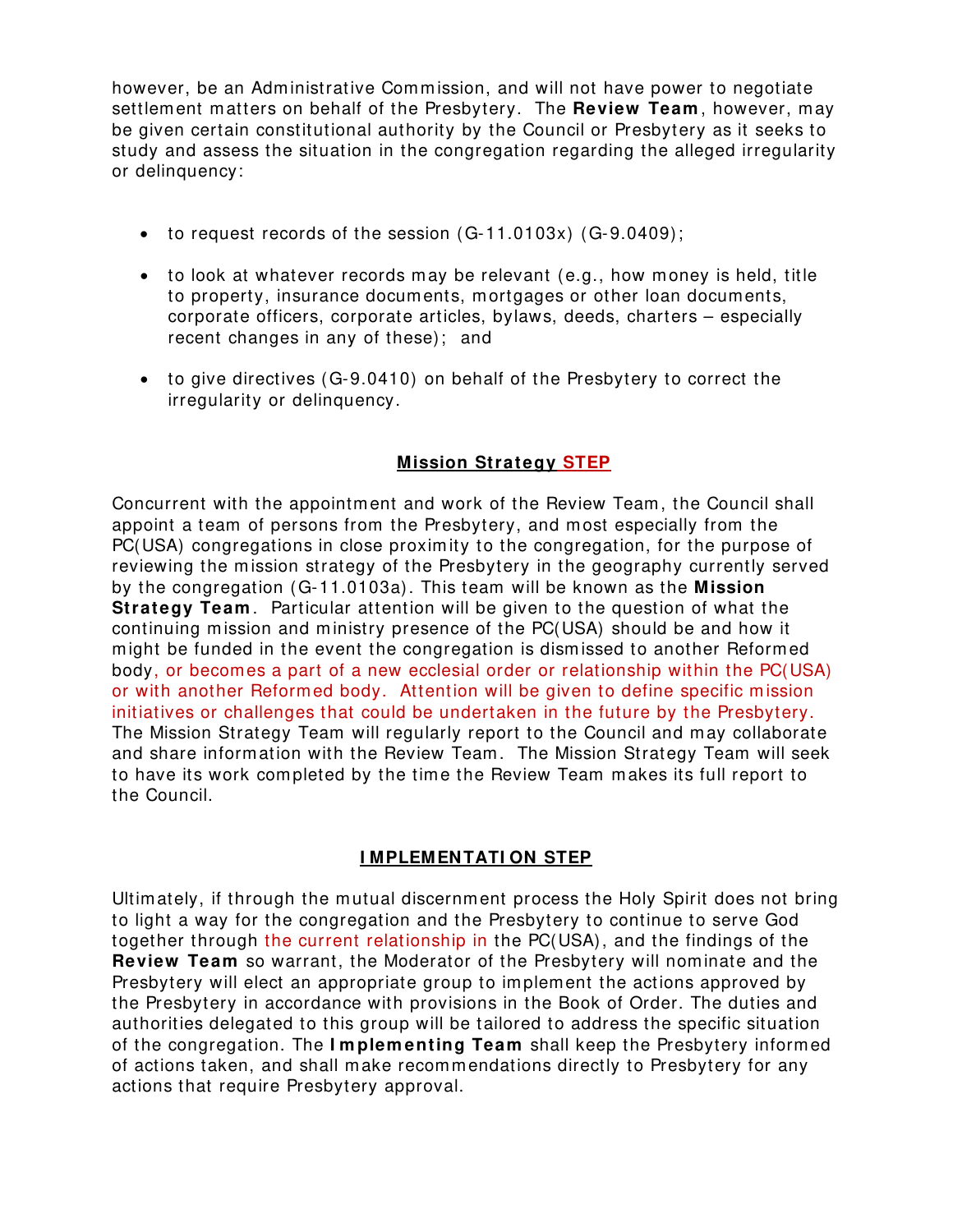Some of the principles that guide the work of the I mplementation Team will be the following:

- That the discerning process for each congregation in the Presbytery that enters the process may be unique and different from those of other congregations. Thus, the outcomes may be different and are not to be tied to any precedent set by previous or current discernment processes in this Presbytery or another presbytery of the PC(USA).
- That both the congregation and the Presbytery have a commitment to avoid civil or ecclesiastical litigation in keeping with Scriptural injunctions to resolve disagreements between themselves in a manner that avoids harm to the Gospel or the Body of Christ.
- That with regard to the "held in trust" provision in the Book of Order regarding church property (G-8.0201) which states that wherever "legal title to property is lodged" ... it "is held in trust nevertheless for the use and benefit of the Presbyterian Church (U.S.A.)", the Presbytery believes that all property is a tool for advancing the Gospel and for the m ission of Jesus Christ and that the overriding concern shall be for maintaining and strengthening the Church's organic unity as it fulfills "The Great Ends of the Church." Thus, whatever recommendation results from the negotiations between the congregation and the Review Team, they shall seek to minim ize the negative im pact, whether financial, spiritual, or otherwise, on the mission and ministry of both the congregation and the Presbytery.
- That clarity will be sought on how the potential transfer of ministers and members to either a new Reformed body denomination or another congregation of the PC(USA) can be achieved.
- That there is a commitment to dialog, transparency and openness between all parties (Presbytery, session and congregation) without any threat of punishment or reprisal recognizing that no matter what the end result of the discernm ent process may be that we will all continue to be sisters and brothers in Christ.

#### **Validation and Action on a Congregation's desire and discernm ent to request dism issal**

If after the Implementation Team and the team negotiating on behalf of the congregation have met and negotiated the terms of a dismissal, the next steps in the process are these:

- The congregation shall vote to validate the terms of the dism issal.
	- o There shall be at least 50% of the total membership of the congregation present at the meeting
	- o Representatives from the Presbytery will be present and allowed to speak
	- o The vote taken will be by secret ballot